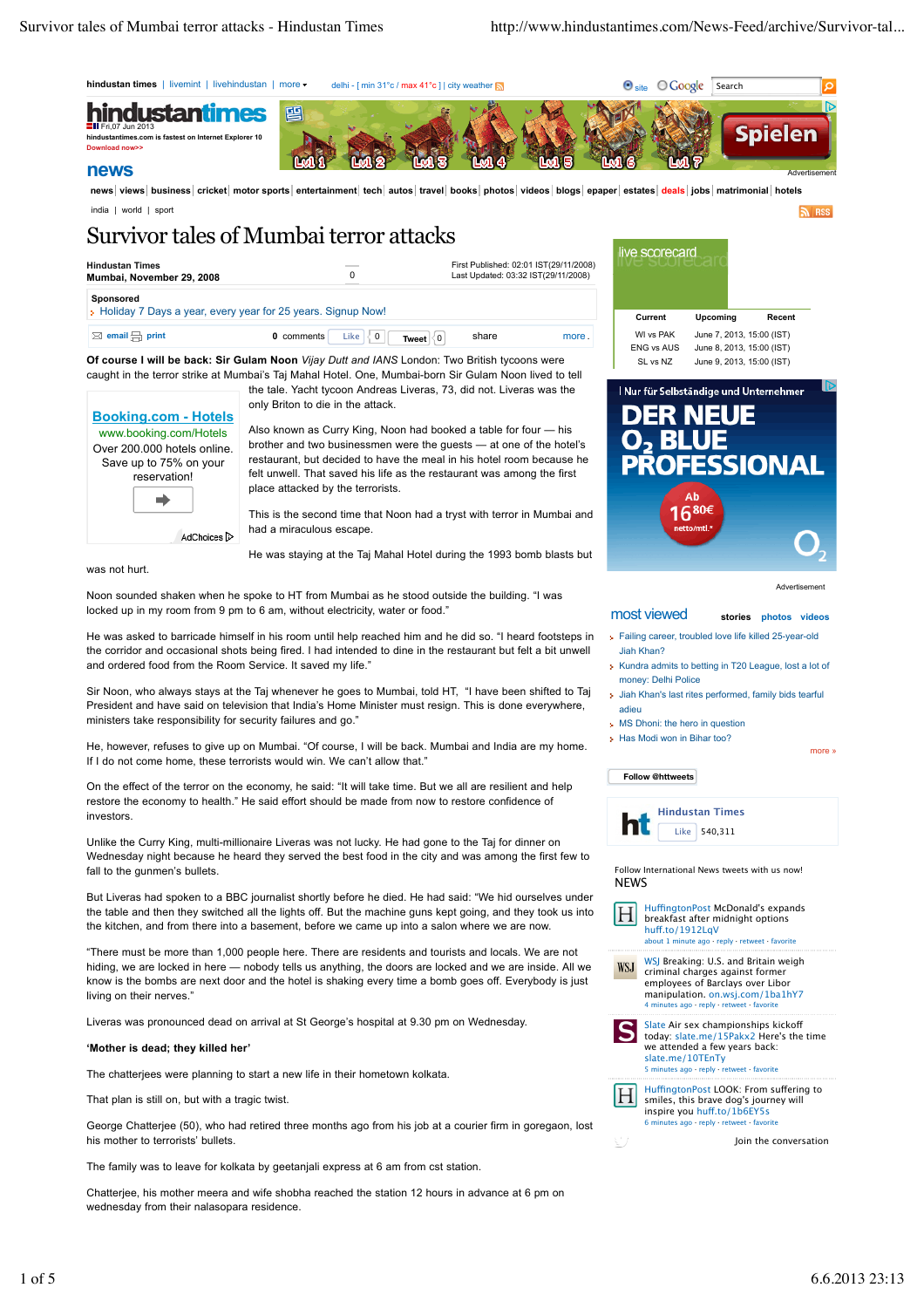Since they were leaving the city forever, they had a lot of luggage; so after dropping his wife and mother at the station, chatterjee left for home to get the remaining luggage.

 "At 9.50 pm when i was returning, i called my wife, but she didn't answer the phone. after 10 minutes she called back but her voice became unclear with every word she spoke," said chatterjee. "all i could hear was: 'mother has been killed; they killed her'."

A stunned chatterjee rushed to the station — and then st george hospital.

"my mother was shot in her back and neck by the terrorists," he said, dissolving into tears. "i feel i have been deserted to face life on my own."

*— Bhavika jain*

# **She was meeting chat buddy**

Twenty-six-year-old Meetu Asrani, a resident of Charkop, set out excitedly on Wednesday evening to meet an American 'chat' buddy she had met on a social networking site.

#### She never returned.

She was among the first victims of the terror attack at Café Leopold.

"She was friends with this 45-year-old woman, Lean, who had come to Mumbai for a holiday," said Sunita Chauhan, a close friend who studied with Asrani at Jai Hind College. "They had decided to meet at Café Leopold where Meetu was helping Lean to plan her holiday in India."

Sounds of sobbing filled the Asrani household at Sector 3 in Charkop on Friday. Her father Arjun and brother Sunil had left with the body for the funeral at 11.30 pm.

Before she left for what would be her last trip, Asrani had spent most of her day watching a movie on television.

She was expected to be back home for dinner.

Instead, her body was claimed from Sion hospital, her relative Anurag Gupta said.

"She was extremely creative and Balaji Telefilms had taken her on as a creative associate, a post she was yet to assume," Chauhan said. "She was very happy and excited that she finally found a job she was looking for."

For Asrani's kin and friends, intense grief is mixed with anger. "We expect the government to do something to prevent such young promising lives to be finished this way," said Kranti Gupta, a relative.

*— Sayli Udas Mankikar*

#### **A guiding star fades**

Mohit Bahtia and his classmates can barely believe that their beloved biology teacher Roopinder Randhawa (54) will never teach them again.

Randhawa, a senior teacher at Cuffe Parade's BD Somani International High School, was shot dead by terrorists inside the Taj hotel on Thursday morning.

"She was our guiding star," said Bhatia. "We will always remember her smile that we would call the 'evil' smile as it would get bigger before announcing a test in class."

Randhawa, a resident of Cuffe Parade, had gone for dinner at the Taj with her husband to Shamiana, a restaurant in the hotel.

"While they were having dinner, they heard gunshots followed by a loud bang. The hotel management asked them to crouch and hide behind the furniture," a neighbour said, requesting that her name be withheld. "At 5.30 in the morning when somebody said it was safe, she got up but was shot by a terrorist.

Randhawa is survived by her husband and two daughters who are settled in the US.

Her students remember her as a dedicated teacher.

"Her enthusiasm and dedication towards her work was something I have imbibed from her," said her former student Radhika Sheth of Cathedral School where Randhawa earlier taught. "I don't remember a single day when she had declined any student's request.'

*Bhavika Jain*

# **NCP MP survived on a bottle of water and fruits**

*Ketaki Ghoge*

For 40-odd hours NCP MP Jaisingrao Gaikwad Patil was inside room 319 in the old building of the Taj Mahal Hotel.

Gaikwad Patil, an MP from Beed, who along with a group of MPs were in Mumbai for a Parliamentary Committee review, decided to skip dinner on Wednesday. He stayed back in hotel and was working on



Burn off some of your stomach fat each day by following this 1 weird tip Tip » SIVPACK

Advertiser

**D** 

### top stories

- Kundra admits to betting in T20 League, lost a lot of money: Delhi Police
- Vindoo says many politicians, their sons involved in betting
- Modi's role in Lok Sabha polls to be focus of Goa BJP conclave
- Govt okays Rs. 630 cr for ad campaign to publicise its achievements
- RIL plans Rs 1.5 lakh cr investment over 3 yrs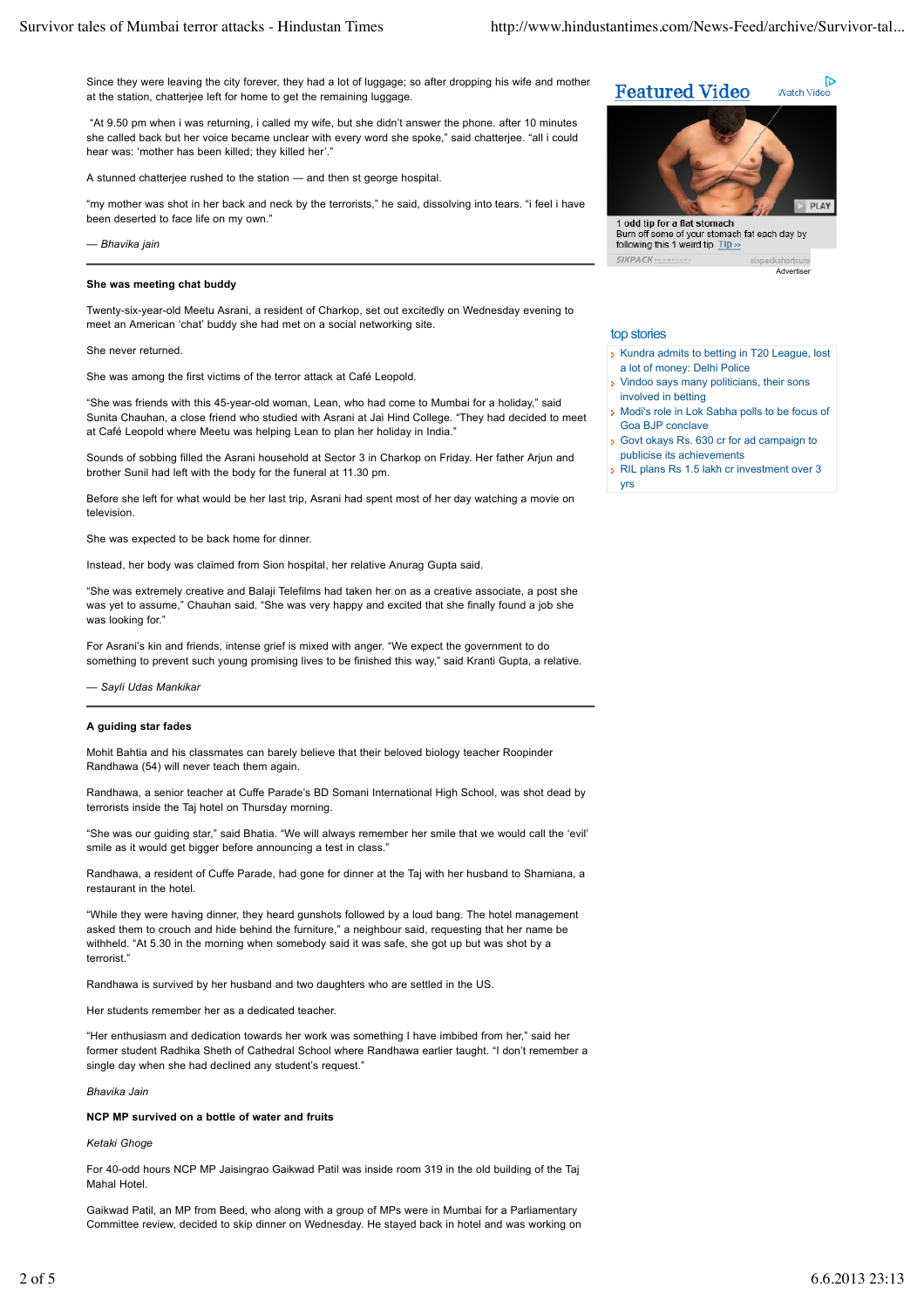his laptop when he first heard firing sounds and dismissed them as firecrackers. Ten minutes later, he locked his room after suspecting something amiss and was soon informed by hotel staff that terrorists had taken over.

"I was told not to open the room door at any cost unless some one from the security agencies calls me. They were two very lonely nights," he told HT.

Gaikwad Patil survived on one bottle of water and four fruits over the last 40 hours. He worked on election campaign plans on his laptop to divert mind, as fierce operations raged on.

But, he was also among the few trapped who were in touch with his family throughout the ordeal.

"It was very scary. We knew he was safe in his room but there was no certainty and peace till he was rescued today around 3 pm," said Raju, his eldest son.

#### **MPs pulled out of Taj after 42 hrs**

*Zia Haq*

New Delhi: Two members of Parliament (MPs) hiding in their rooms in the terrorist-besieged Taj Mahal hotel were pulled out by commandos as evening approached on Friday.

MPs Lal Mani Prasad from Uttar Pradesh and B.G. Patil from Maharashtra were whisked out of their third-floor rooms and the hotel around 3 pm, ending 42 hours of anxiety. The two were part of a four-member lawmaker team that had checked in some time before the terrorists took the hotel on Wednesday, but of which two managed to escape.

Krishnadas, MP from Palaghat in Kerala, and Godhra MP B.P. Solanki were down for dinner at the Shamiana restaurant when the bloodshed reached the Taj, and just about got out.

Prasad and Patil could not, and shut themselves up on specific instructions passed on to them by National Security Guard (NSG) via Krishnadas.

"After escaping, I knew I had to do everything possible for the other two MPs," Krishnadas said. "I was working closely with the NSG since yesterday. I was constantly updating them (the MPs). This kept their morale high. It was important to not let them suffer a breakdown."

Krishnadas became a two-way crisis centre of sorts with his mobile phone as his tool, helping provide details about the holed-up MPs to the NSG and passing on NSG instructions to the MPs.

"After I gave the room details of the two MPs, the NSG said they should lock themselves up and stay that way," he added. "The NSG said they would be rescued only when it was best to do so."

Solanki also did his bit, helping rescuers cart off a group of foreigners, including a bullet-riddled man, a woman with morbid obesity and children unable to walk because of shock.

"I was wondering what to order when we heard a blast," Solanki said. "I thought a gang-war had broken out."

Two gunshots later, he found himself walking over shards of glass through an exit leading to a corner of the Taj swimming pool. In the dark — the pool lights had gone off — Solanki called for help; a police van was on its way.

"In one corner, I saw a group of foreigners, one of whom had a bullet in his leg," Solanki said. "I carried him to the police van that came looking for me."

Krishnadas heads the Parliament's subordinate legislation committee that had checked in for a series of meeting spread over November 28-29; MP Giridhar Gomango was to have joined them on Thursday.

#### **Iconic Taj chef mourns lost 'family'**

#### *Aditya Ghosh*

Hemant Oberoi, corporate executive chef at the Taj Group, is disconsolate. "I have lost half my family," he said, breaking down. Six of his colleagues, all star chefs, lost their lives in the terrorist attack on the Taj Mahal Palace & Tower in Mumbai.

Kaizad Kamdin (27), one of the best young chefs in the country, was extremely enthusiastic about his profession. "He wanted to become the best chef in the hotel. It (his death) feels like losing a family member," said Oberoi. Kamdin's childhood friend Sheroy Raj, a Dubai-based airline executive, told HT over phone: "He emailed me recently saying he was tasting success professionally." Kamdin helped everyone out from the kitchen, but lost his life in the bargain.

If Kaizad was one of the best budding chefs in the country, 42-year-old Vijay Banja was already getting there. "He was a talent to reckon with," said Rajiv Gujral, Vice President, Indian Hotels Ltd, which owns the Taj brand.

Banja lived in Colaba along with some of his colleagues in a family suite of the Taj. On Friday evening, the residents of the building were in mourning. "He would go for morning walks every day and buy stuff from my shop," said a local shopkeeper.

Faustin Martis (50) was another Taj employee who was unlucky to be in the wrong place at the wrong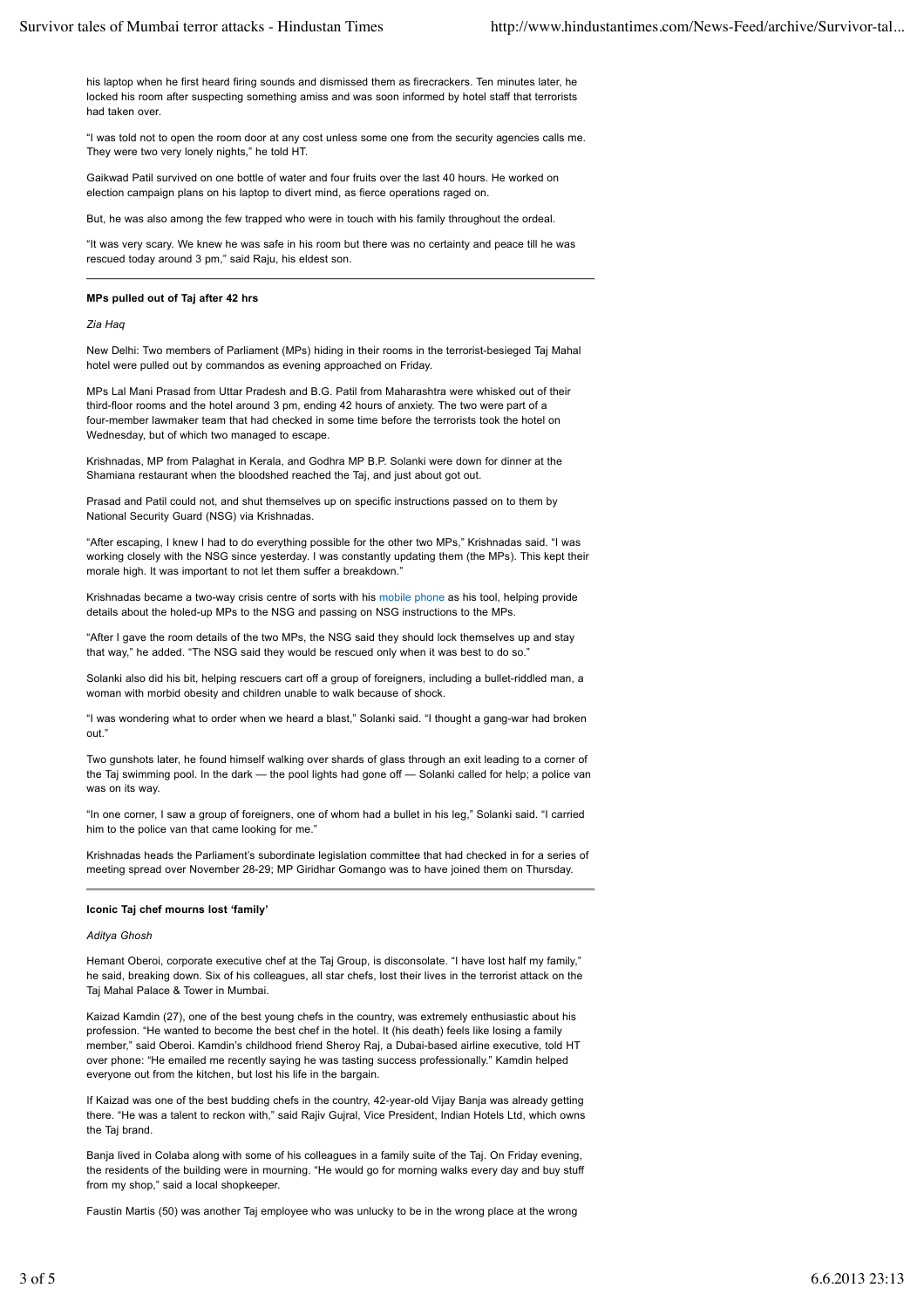time

# **Last minute change of plan saved former England bowler's life**

An unexplained urge to go for a movie instead of early dinner saved former England fast bowler Kabir Ali from a possible run-in with perpetrators of Mumbai terror attack.

Kabir, currently playing for Worcestershire, had been in the Taj Hotel on Wednesday afternoon and was supposed to have dinner there that night.

However, he changed his plan at the last minute. "I should have been at the hotel by 9 pm about half an hour before the shooting started," Kabir said. "I don't know why I changed my mind. For some reason something told me not to go and I went for a film instead. I started watching the film, but it soon became obvious something was wrong. Some people ran out of the cinema."

"Then I received a text telling me what was happening and I got out. There was panic outside. There were sirens and bangs and people running. It was chaos," he was quoted as saying by *The Times'*.

Like Sign Up to see what your friends like.

# more from this section

0

| $\boxtimes$ email $\boxminus$ print<br>0 comments                                                                                                                                                                                                                                                                                                      | share<br>Like<br>∛0<br>more.<br>Tweet $ \langle 0 $                                                                                                                                              |
|--------------------------------------------------------------------------------------------------------------------------------------------------------------------------------------------------------------------------------------------------------------------------------------------------------------------------------------------------------|--------------------------------------------------------------------------------------------------------------------------------------------------------------------------------------------------|
| recommended for you<br>> No kids for Kareena Kapoor? Entertainment<br>Oral sex caused my cancer: Michael Douglas<br>Entertainment<br>30 lashes, jail for Saudi who slapped wife World<br>Indonesian Muslim hardliners vow to stop Miss World<br>World<br>The unmasking of Narendra Modi Editorial Views<br>Smartphones on EMI may not be so smart Tech | more from the web<br>> The Latest Killer Extension for Gmail Forbes<br>The Secret of the Wonder Weapon That Israel Will<br>Show Off to Obama TIME<br>High-Tech Immigrants Ell The New York Times |
|                                                                                                                                                                                                                                                                                                                                                        | what's this?                                                                                                                                                                                     |
| comment                                                                                                                                                                                                                                                                                                                                                |                                                                                                                                                                                                  |
| Note: By posting your comments here you agree to the terms and conditions of www.hindustantimes.com<br>0 comments                                                                                                                                                                                                                                      | ∢ Ω                                                                                                                                                                                              |
| Leave a message                                                                                                                                                                                                                                                                                                                                        |                                                                                                                                                                                                  |
| Newest =<br>Community                                                                                                                                                                                                                                                                                                                                  | Share <sup>7</sup>                                                                                                                                                                               |

No one has commented yet



**n** Comment feed  $\boxtimes$  Subscribe via email

### **Ads by Google**